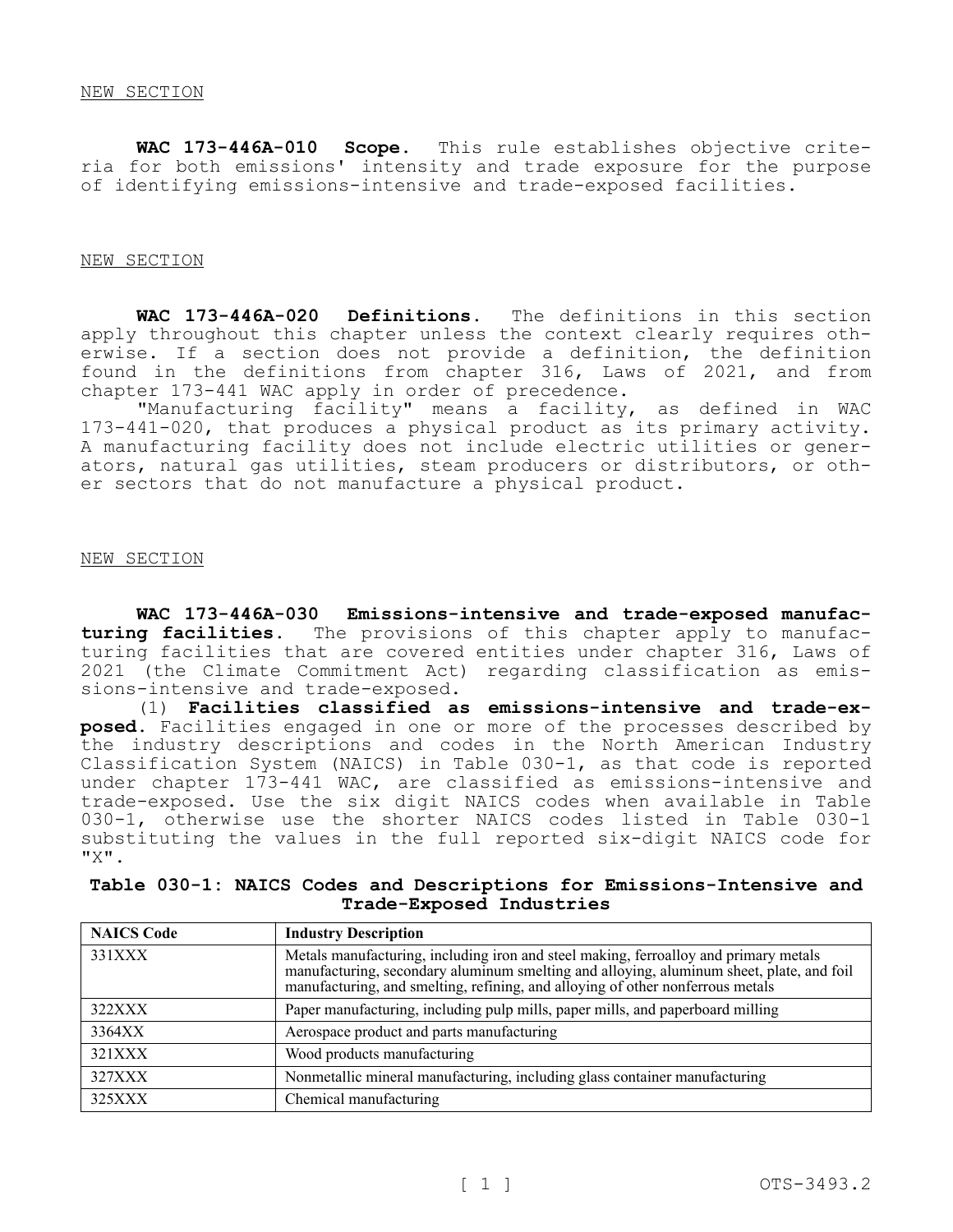| <b>NAICS Code</b> | <b>Industry Description</b>                                                                                |
|-------------------|------------------------------------------------------------------------------------------------------------|
| 334XXX            | Computer and electronic product manufacturing, including semiconductor and related<br>device manufacturing |
| 311XXX            | Food manufacturing                                                                                         |
| 327310            | Cement manufacturing                                                                                       |
| 324110            | Petroleum refining                                                                                         |
| 324121            | Asphalt paving mixtures and block manufacturing from refined petroleum                                     |
| 324122            | Asphalt shingle and coating manufacturing from refined petroleum                                           |
| 324199            | All other petroleum and coal products manufacturing from refined petroleum                                 |

(2) Facilities with NAICS codes reported under chapter 173-441 WAC which are not listed in Table 030-1 may petition the department to be classified as emissions-intensive and trade-exposed according to the process in WAC 173-446A-040.

# NEW SECTION

**WAC 173-446A-040 Process to determine emissions-intensive and trade-exposed classification.** An owner or operator of a manufacturing facility that is not classified as emissions-intensive and trade-exposed according to WAC 173-446A-030 may petition the department to be classified as emissions-intensive and trade-exposed by following the process described in this section. An owner or operator may submit a petition and the department may issue a determination before emissions year 2027, and use that determination for allowance allocations for the second compliance period, but no determination under this section is effective for the owner or operator of that facility until emissions year 2027. The following requirements apply to the submission, review, and approval or denial of a petition:

(1) **Petition submittal.** An owner or operator must submit a petition, electronically in a format specified by the department, that meets the following conditions before the department may review the petition and issue a determination.

(a) An owner or operator must submit a complete petition no later than 180 calendar days prior to January 1st of the first emissions year the owner or operator wishes the facility to be classified as emissions-intensive and trade-exposed.

(b) The petition must include sufficient information, as described in (c) of this subsection, for the department to determine whether the petitioner meets the criteria for classification as emissions-intensive and trade-exposed. The department will notify the owner or operator within 30 calendar days of receipt of a petition of any additional information the department requires to review the petition. A facility is not classified as emissions-intensive and trade-exposed until the petition is approved by the department.

(c) The petition must include, at a minimum, the following information:

(i) The name, address, email address, telephone number, and facsimile transmission number (if any) of the person submitting the petition;

(ii) Identifying information as specified in WAC 173-441-050 (3)(a), (c), (i), and (j) of the facility that the owner or operator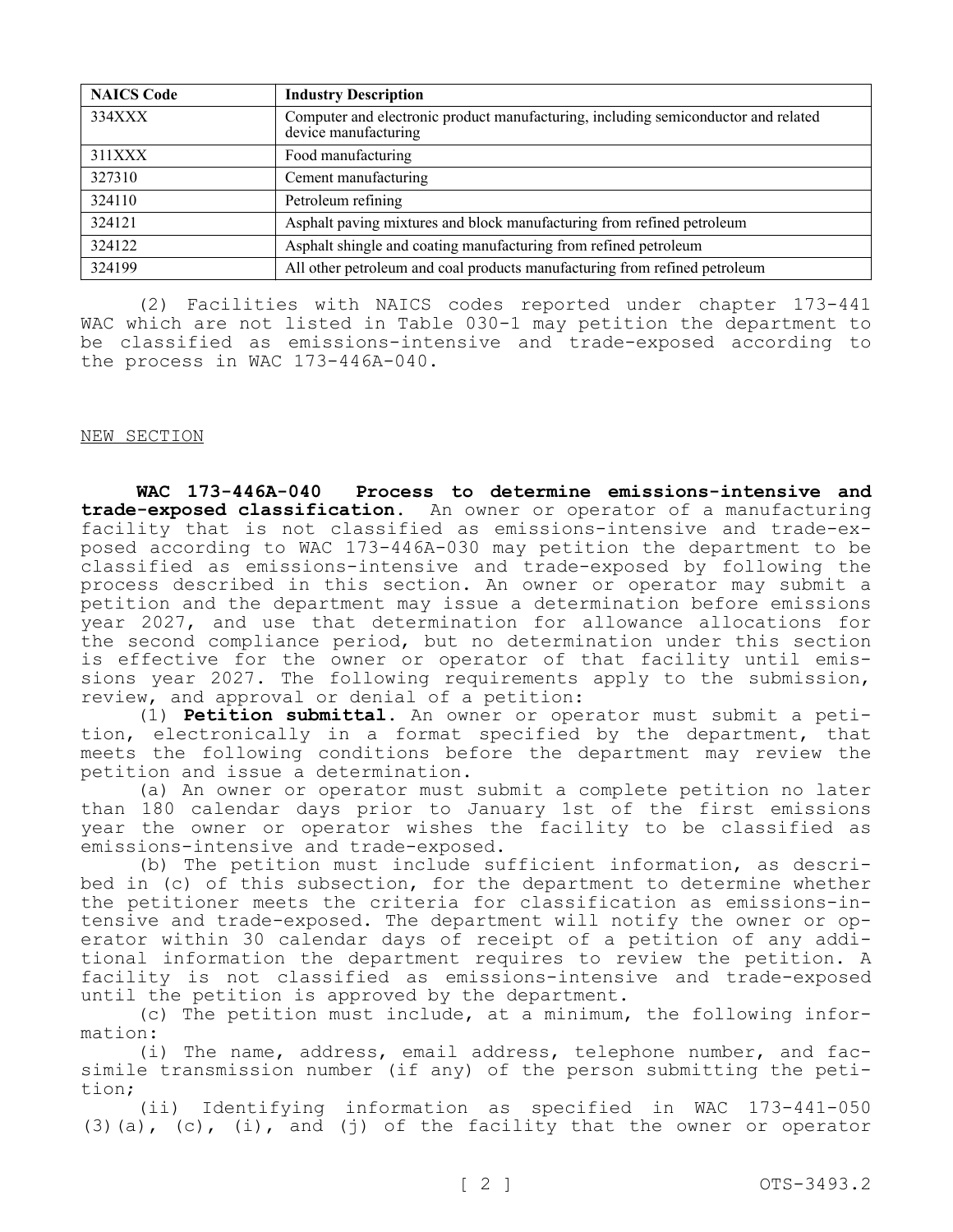is petitioning to be classified as emissions-intensive and trade-exposed;

(iii) Annual total production data for each primary product manufactured by the facility. The annual total quantity of each primary product manufactured at the facility as well as the quantity exported outside of Washington state for the five years immediately preceding the petition submission date must be submitted. If the facility has been operational for fewer than five years, submit annual total production data for each product since the facility has been operational;

(iv) The facility's annual on-site GHG emissions data. Annual onsite GHG emissions data for the five years immediately preceding the petition submission date as reported per WAC 173-441-120 must be submitted. If the facility has been operational for fewer than five years, submit annual on-site GHG emissions data as reported per WAC 173-441-120 since the facility has been operational;

(v) The location of the facility relative to overburdened communities. Using the Washington state department of health's environmental health disparities map, submit the total environmental health disparities ranking for the census tract in which the facility is located. Indication if the census tract in which the facility is located is covered or partially covered by tribal lands must also be submitted;

(vi) Any other supporting data or information as requested by the department; and

(vii) The signature of the person completing the petition and the date the petition was signed.

(2) **Department review of the petition.** A manufacturing facility must receive department approval before it is classified as emissionsintensive and trade-exposed. The department will issue a determination within 90 calendar days after receiving a complete petition.

(a) To be classified as emissions-intensive and trade-exposed, the facility must:

(i) Be a manufacturing facility located and operating in Washington state;

(ii) Be covered under chapter 316, Laws of 2021 (the Climate Commitment Act) or projected to be covered under chapter 316, Laws of 2021 (the Climate Commitment Act);

(iii) Not be classified as emissions-intensive and trade-exposed under WAC 173-446A-030; and

(iv) Meet the criteria for emissions' intensity and trade exposure pursuant to subsection (2)(b) of this section.

(b) The department must apply the following criteria when evaluating a petition:

(i) Emissions' intensity of the facility.

Use Equation 040-1 to determine the emissions' intensity of the facility. If the annual average emissions' intensity is greater than  $25,000$  MT CO<sub>2</sub>e/year, the facility is deemed emissions-intensive.

$$
EI = \frac{\sum_{i=1}^{n} AE}{n}
$$

$$
Eq. 040-1
$$

Where:

 $EI$  = Average emissions intensity (MT CO<sub>2</sub>e/year)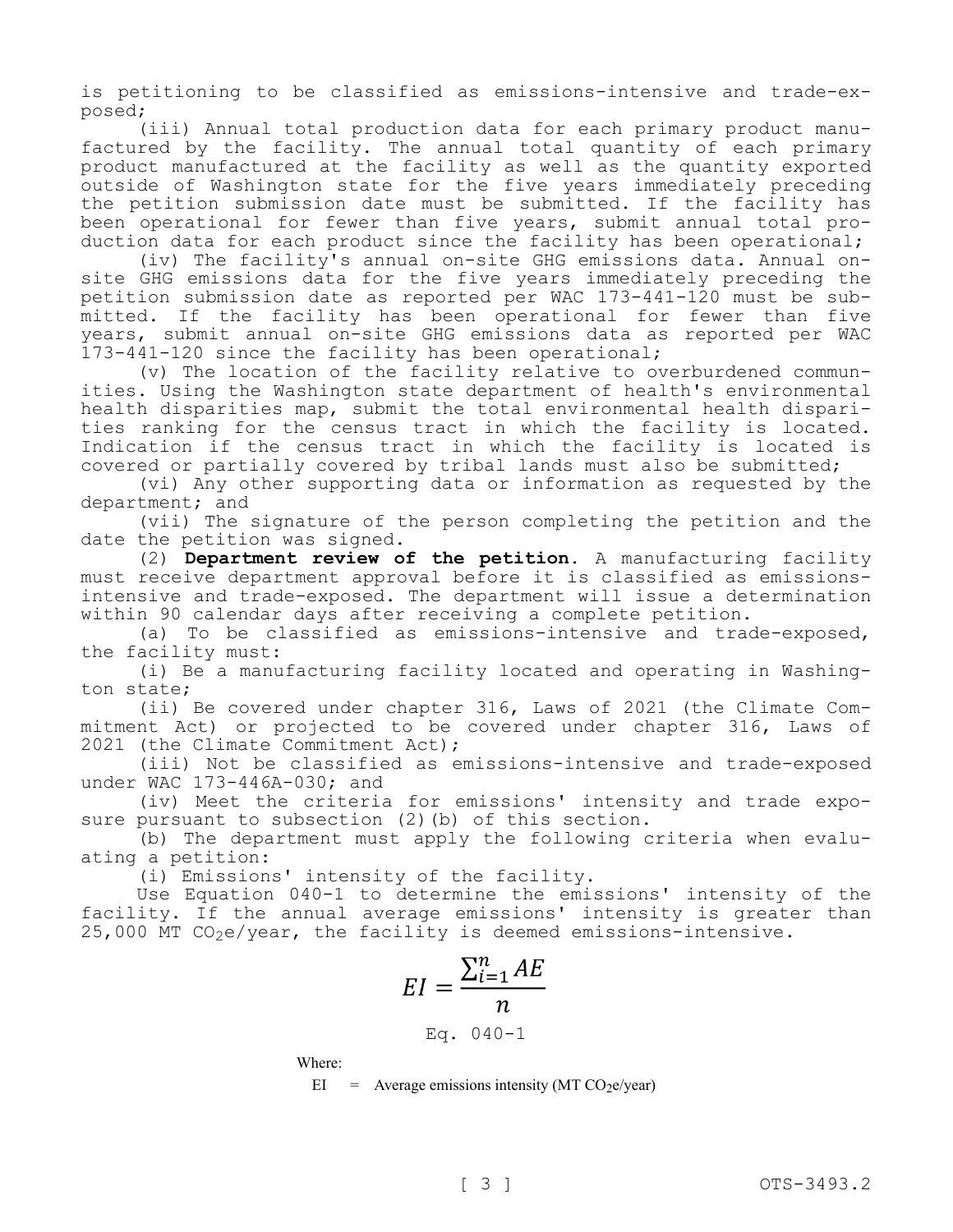- $AE$  = Average emissions (MT CO<sub>2</sub>e/year) from on-site GHG emissions data submitted pursuant to subsection  $(1)(b)(iv)$  of this section.
- n = number of years of data per subsection  $(1)(b)(iv)$  of this section.

(ii) Trade exposure of the facility.

Use Equation 040-2 to determine the trade share of the facility. If the trade share is greater than or equal to 15%, the facility is deemed trade-exposed.

> $TS = \frac{Import + Expert}{\sum_{i=1}^{n} I_i}$ *Shipment* + *Import* Eq. 040-2

Where:

- $TS = Trade share (%)$
- $Import = Average value of total physical$ arrivals of merchandise from foreign countries, whether such merchandise enters the U.S. customs territory immediately or is entered into bonded warehouses or free trade zones under Customs and Border Protection (Customs) custody, for the facility's six-digit NAICS code submitted pursuant to subsection  $(1)(c)(ii)$  of this section, taken from the U.S. International Trade Commission DataWeb, for the five years immediately preceding the date of petition submittal, as available (U.S. Dollars)
- Export  $=$  Average value of goods physically moved out of the U.S. to foreign countries that are grown, produced, or manufactured in the U.S. and commodities of foreign origin that have been changed in the U.S., for the facility's six-digit NAICS code submitted pursuant to subsection  $(1)(c)(ii)$  of this section, taken from the U.S. International Trade Commission DataWeb, for the five years immediately preceding the date of petition submittal, as available (U.S. Dollars)
- $Shipment = Average value of products at the$ national level sold by manufacturing establishments based on net selling values, free on board plant, after discounts and allowances are excluded, for the facility's six-digit level NAICS code submitted pursuant to subsection  $(1)(c)(ii)$  of this section, taken from the Annual Manufacturing Survey compiled by the U.S. Census Bureau for the five years immediately preceding the date of submission of the petition, as available (U.S. Dollars)